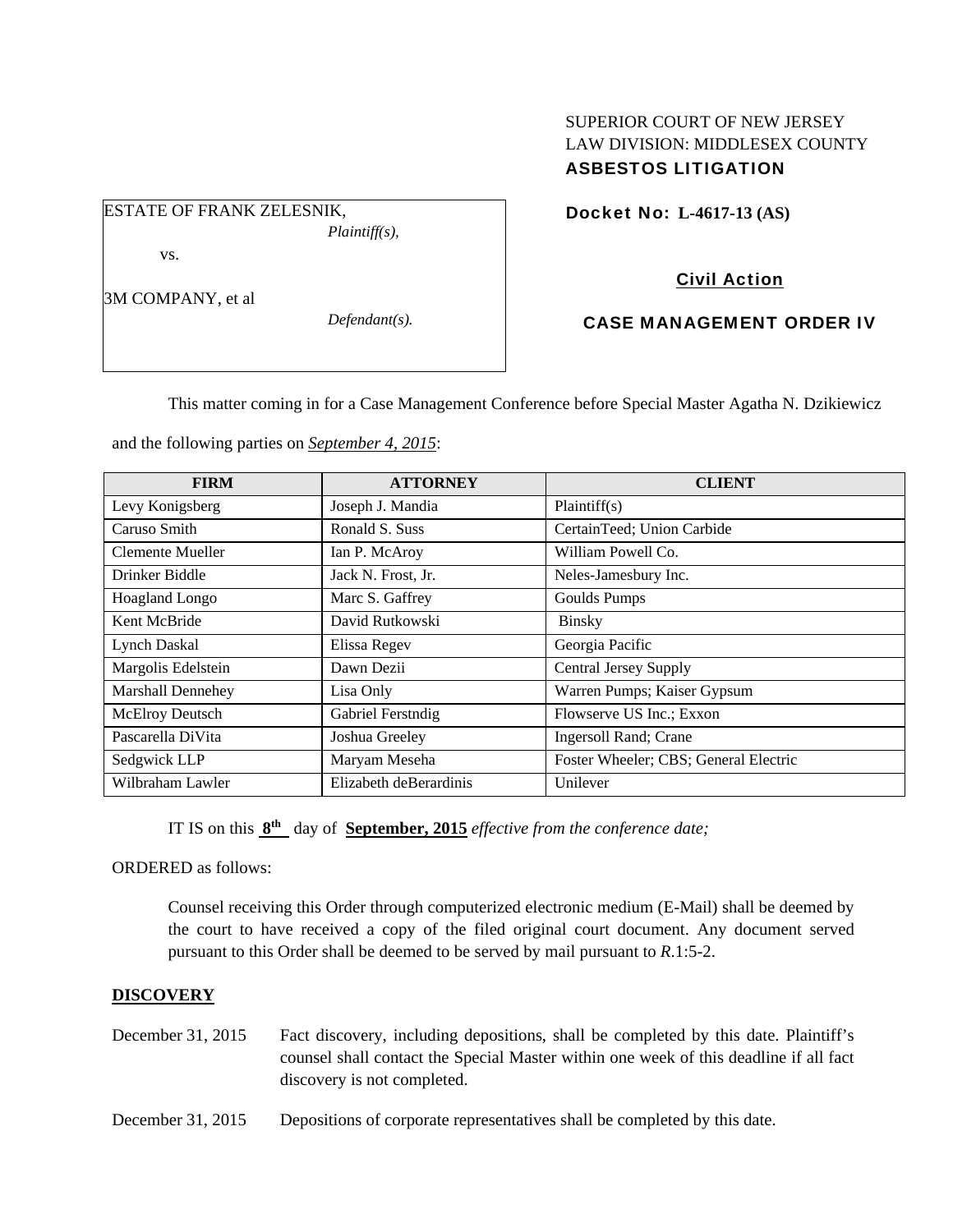## **EARLY SETTLEMENT**

January 15, 2016 Settlement demands shall be served on all counsel and the Special Master by this date.

### **SUMMARY JUDGMENT MOTION PRACTICE**

| Plaintiff's counsel shall advise, in writing, of intent not to oppose motions by this date. |
|---------------------------------------------------------------------------------------------|
| Summary judgment motions shall be filed no later than this date.                            |
| Last return date for summary judgment motions.                                              |
|                                                                                             |

#### **MEDICAL DEFENSE**

| December 31, 2015 | Plaintiff shall serve medical expert reports by this date. |  |
|-------------------|------------------------------------------------------------|--|
|-------------------|------------------------------------------------------------|--|

- December 31, 2015 Upon request by defense counsel, plaintiff is to arrange for the transfer of pathology specimens and x-rays, if any, by this date.
- March 25, 2016 Defendants shall identify its medical experts and serve medical expert reports, if any, by this date.

#### **LIABILITY EXPERT REPORTS**

- December 31, 2015 Plaintiff shall identify its liability experts and serve liability expert reports or a certified expert statement by this date or waive any opportunity to rely on liability expert testimony.
- March 25, 2016 Defendants shall identify its liability experts and serve liability expert reports, if any, by this date or waive any opportunity to rely on liability expert testimony.

#### **ECONOMIST EXPERT REPORTS**

- December 31, 2015 Plaintiff shall identify its expert economists and serve expert economist report(s), if any, by this date or waive any opportunity to rely on economic expert testimony.
- March 25, 2016 Defendants shall identify its expert economists and serve expert economist report(s), if any, by this date or waive any opportunity to rely on economic expert testimony.

#### **EXPERT DEPOSITIONS**

April 15, 2016 Expert depositions shall be completed by this date. To the extent that plaintiff and defendant generic experts have been deposed before, the parties seeking that deposition in this case must file an application before the Special Master and demonstrate the necessity for that deposition. To the extent possible, documents requested in a deposition notice directed to an expert shall be produced three days in advance of the expert deposition. The expert shall not be required to produce documents that are readily accessible in the public domain.

\_\_\_\_\_\_\_\_\_\_\_\_\_\_\_\_\_\_\_\_\_\_\_\_\_\_\_\_\_\_\_\_\_\_\_\_\_\_\_\_\_\_\_\_\_\_\_\_\_\_\_\_\_\_\_\_\_\_\_\_\_\_\_\_\_\_\_\_\_\_\_\_\_\_\_\_\_\_\_\_\_\_\_\_\_\_\_\_\_\_\_\_\_\_\_\_\_\_\_\_\_\_\_\_\_\_\_\_\_\_